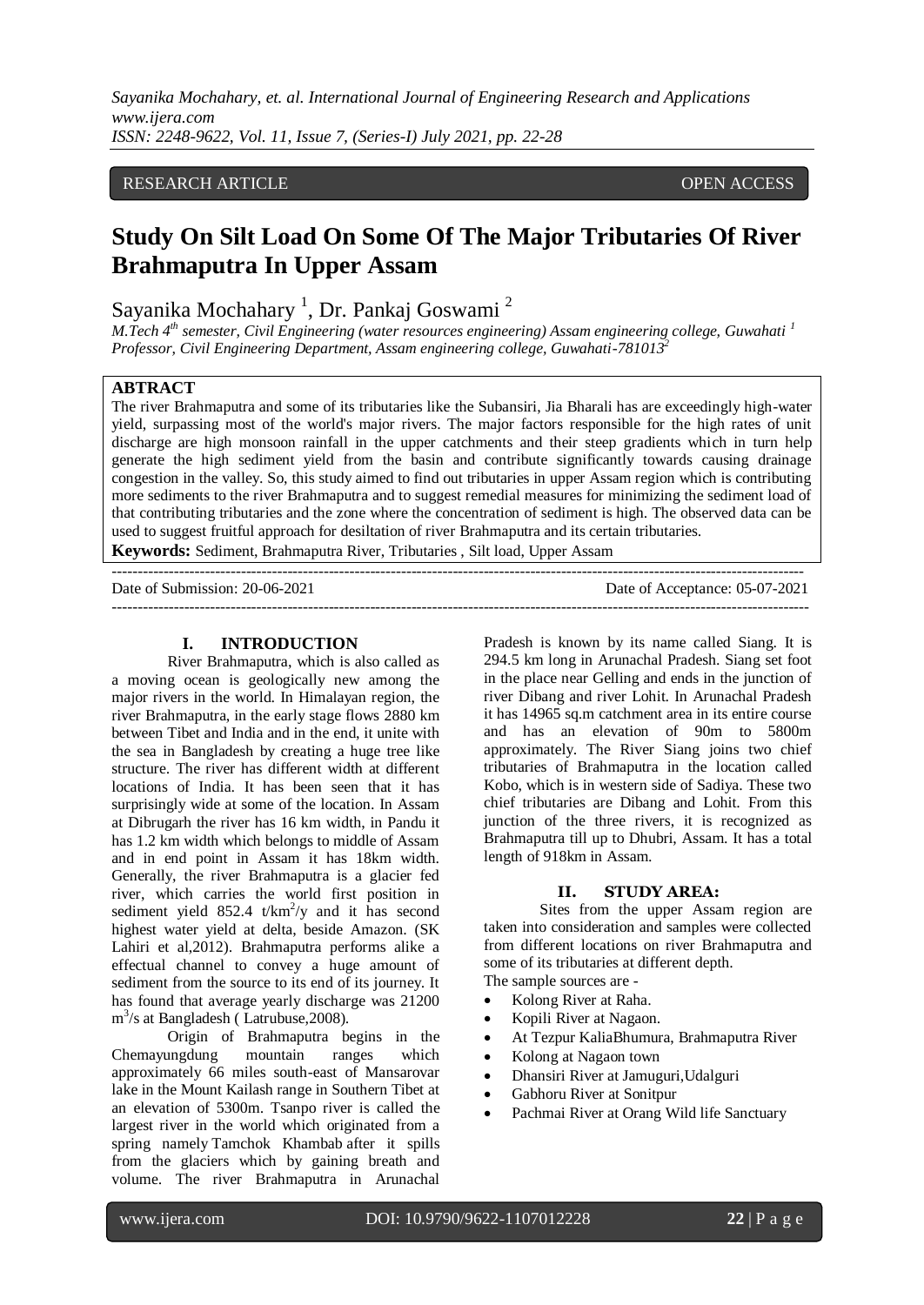## **III. METHODOLOGY:**

Depth integrating sampler technique is used to obtain a sample that accounts for different sediment concentrations throughout the vertical profile of the point that we had considered. Sampler has a water inlet nozzle and an air outlet. As the water and suspended sediment enter, air is displaced through the air outlet. Sampler has a metal body that encloses a metal cylinder for retaining the sample. A shutter is there at the mouth of the cylinder. In the point, depth integrating sampler was lowered to the river at required depth, then the shutter is open with the help of switch given at the top of the handle. The objective is to fill the sampler at the depth, so the shutter was kept closed till we get the depth required. Then we again closed the shutter of the container and taken out of the river. We stored the sample in plastic container so that it doesn't react with metal. Thus, in these way samples were collected paying particular attention to the decreases the risk of contamination.

The sample analysis was performed using the filtration method and the sieve analysis method. Through this, the concentration/grain size distribution of the suspended load was examined..

## **IV. DATA COLLECTION**

Samples have been taken in two batches. First is taken in the month of November' 2019 during lean period and second one is taken in the month of July 2020'.

| Sl. No.                  | Location                   | Date        | Latitude               | Depth below water | Concentration   |
|--------------------------|----------------------------|-------------|------------------------|-------------------|-----------------|
|                          |                            |             | longitude              | level(m)          | (mg/l)          |
|                          |                            |             |                        |                   |                 |
| $\mathbf{1}$             | Kolong, Raha               |             |                        | $\overline{0}$    | 298             |
| $\overline{2}$           | Kolong, Raha               | 29.11.2019  | 26.227135<br>92.511777 | 0.5               | 330             |
| $\overline{3}$           | Kolong, Raha               |             |                        | $\overline{1.0}$  | 370             |
| $\overline{\mathcal{L}}$ | Kopili                     |             | 26.165717<br>92.353374 | $\theta$          | 104             |
| 5                        | Kopili                     | 29.11.2019  |                        | 0.5               | 88              |
| $\overline{6}$           | Kopili                     |             |                        | 1.0               | 8               |
| $\overline{7}$           | Brahmaputra,<br>Tezpur     | 29.11.2019  |                        | $\mathbf{0}$      | 98              |
| $\overline{8}$           | Brahmaputra,<br>Tezpur     | 29.11.2019  | 26.587988<br>92.862347 | 2.0               | 88              |
| 9                        | Brahmaputra,<br>Tezpur     |             |                        | 3.0               | $\overline{54}$ |
| 10                       | Pachmai                    |             | 26.702387<br>92.338635 | $\Omega$          | 282             |
| 11                       | Pachmai                    | 29.111.2019 |                        | 0.5               | 394             |
| 12                       | Dhansiri                   | 29.11.2019  | 26.696457              | $\theta$          | 250             |
| 13                       | Dhansiri                   |             | 92.255286              | 0.5               | 248             |
| 14                       | Gabhoru                    |             | 26.734828<br>92.631563 | $\theta$          | 8               |
| 15                       | Gabhoru                    | 29.11.2019  |                        | 0.5               | 80              |
| 16                       | Kolong<br>(at Nagoan town) | 29.11.2019  | 26.350522<br>92.681071 | $\overline{0}$    | 60              |
| 17                       | Kolong<br>(at Nagoan town) |             |                        | 0.5               | 68              |

## **Table 1.Concentration at different location in month of November 2019**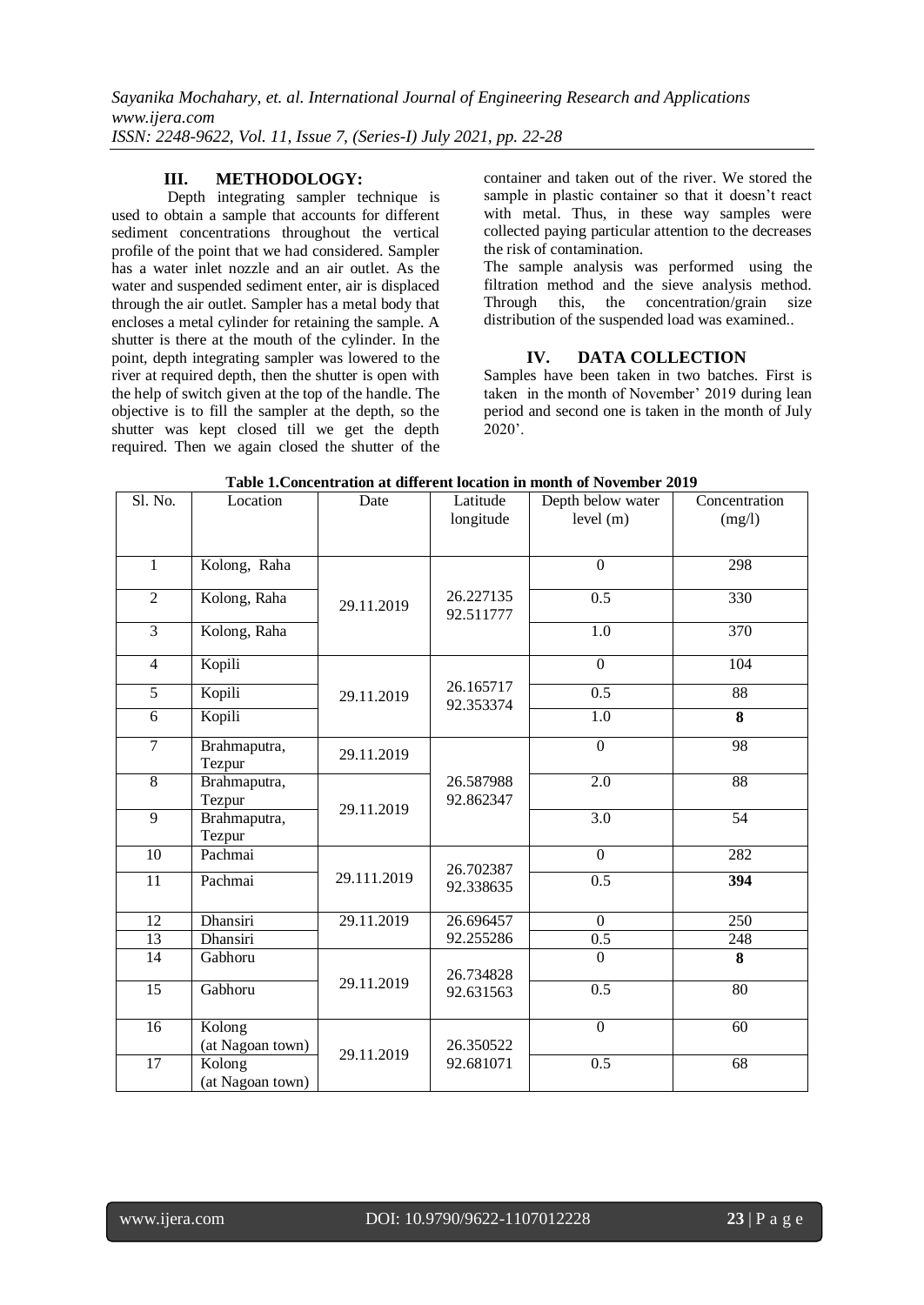| Sl.<br>No.     | Location                      | Date           | Latitude,<br>Longitude  | Depth below water<br>level (m) | Concentration<br>(mg/lt) |
|----------------|-------------------------------|----------------|-------------------------|--------------------------------|--------------------------|
| $\mathbf{1}$   | Kolong                        |                | 26.227135,<br>92.511777 | $\mathbf{0}$                   | 480                      |
| $\overline{2}$ | Kolong                        | <b>JULY-20</b> |                         | $-0.5$                         | 572                      |
| 3              | Kolong                        |                |                         | $-1$                           | 618                      |
| $\overline{4}$ | Kopili                        |                | 26.165717,<br>92.353374 | $\mathbf{0}$                   | 402                      |
| 5              | Kopili                        | <b>JULY-20</b> |                         | $-0.5$                         | 486                      |
| 6              | Kopili                        |                |                         | $-1$                           | 490                      |
| $\overline{7}$ | Brahmaputra<br>(at Tezpur)    | <b>JULY-20</b> | 26.587988,<br>92.862347 | $\boldsymbol{0}$               | 628                      |
| 8              | Brahmaputra<br>(at Tezpur)    |                |                         | $-0.5$                         | 664                      |
| 9              | Brahmaputra<br>(at Tezpur)    |                |                         | $-1$                           | 698                      |
| 10             | Pachmai                       |                | 26.702387,<br>92.338635 | $\overline{0}$                 | 338                      |
| 11             | Pachmai                       | <b>JULY-20</b> |                         | $-0.5$                         | 368                      |
| 12             | Pachmai                       |                |                         | $-1$                           | 356                      |
| 13             | Dhansiri                      |                | 26.696457,<br>92.255286 | $\boldsymbol{0}$               | 526                      |
| 14             | Dhansiri                      | <b>JULY-20</b> |                         | $-0.5$                         | 620                      |
| 15             | Dhansiri                      |                |                         | $-1$                           | 674                      |
| 16             | Gabhoru                       |                | 26.734828,<br>92.631563 | $\mathbf{0}$                   | 536                      |
| 17             | Gabhoru                       | <b>JULY-20</b> |                         | $-0.5$                         | 578                      |
| 18             | Gabhoru                       |                |                         | $^{\rm -1}$                    | 612                      |
| 19             | Kolong<br>(at Nagoan<br>town) | JULY-20        | 26.350522,<br>92.681071 | $\boldsymbol{0}$               | 352                      |
| 20             | Kolong<br>(at Nagoan<br>town) |                |                         | $-0.5$                         | 606                      |

**Table 2.Concentration at different location in month of July 2020**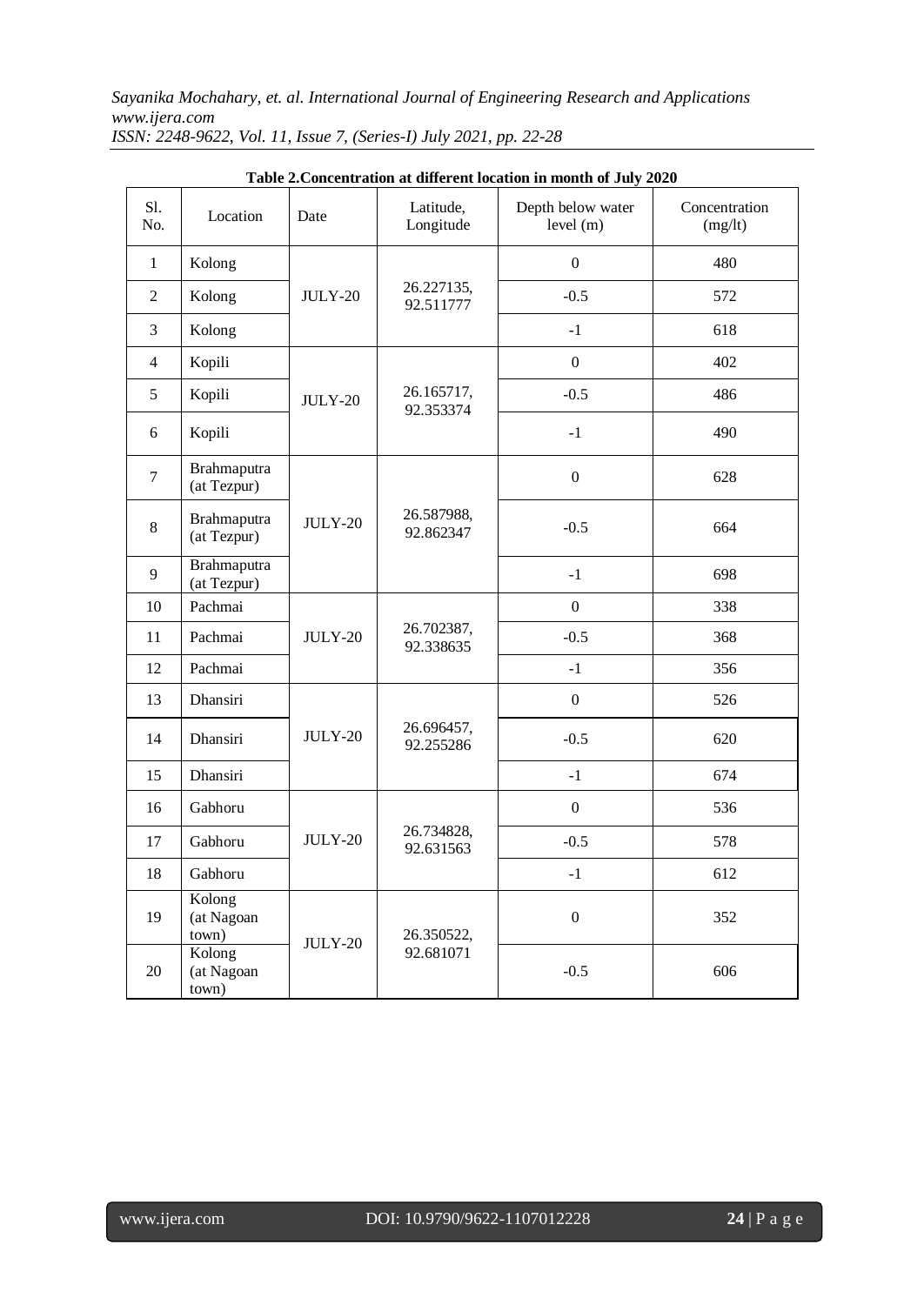## **V. RESULT AND ANALYSIS:**

These are the Concentration vs Depth graph comparing both the season:



**FIG. 1:** At river Kolong, Site-Raha







**FIG 3:** At river Brahmaputra, Tezpur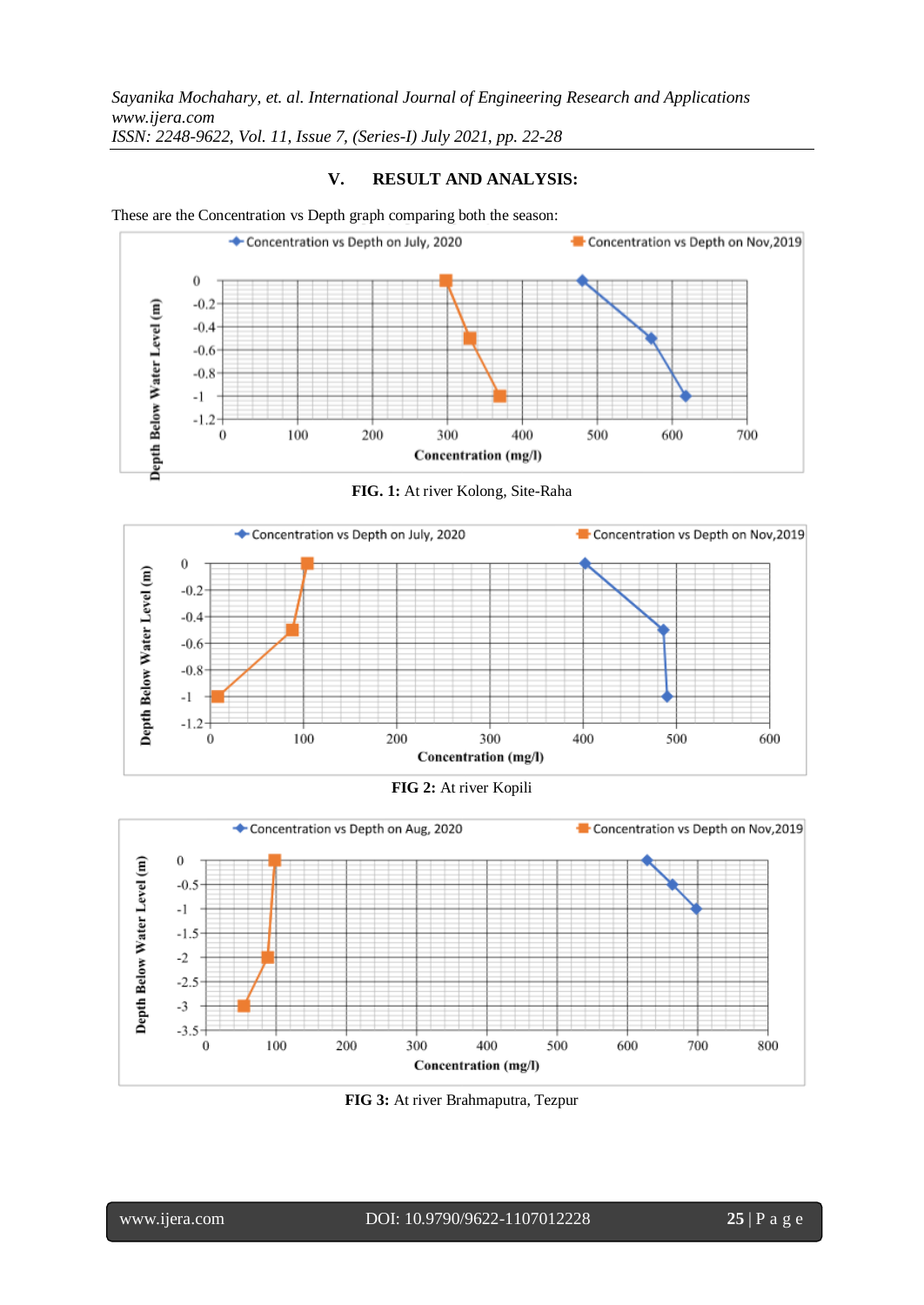





**FIG 6:** At river Gabhoru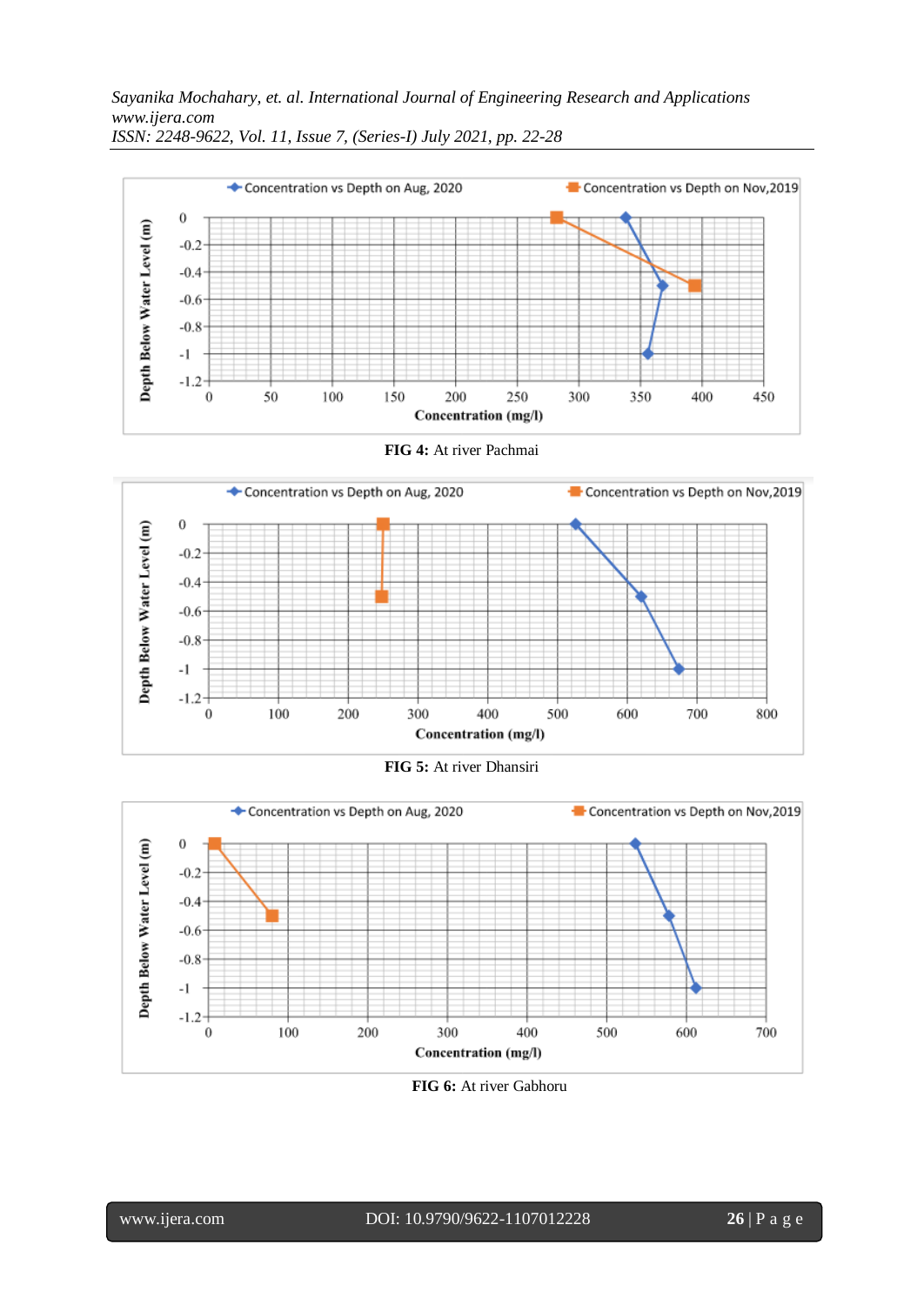

**FIG 7:** At river Kolong, Site-Nagaon town

## **VI. OBSERVATIONS:**

Water samples being collected in 8 locations, one each in 7 tributaries and one number at river Brahmaputra at Tezpur. Samples were collected during the lean period November 2019 and July 2020. From the observations and analysis of sediment concentration at different level for the tributaries the following conclusions can be drawn:

 It has been observed that sediment concentration level is relatively very less in lean period i.e., in november'2019. However, there is huge change in the scenario during peak period i.e., July 2020.

• In lean period, out of all 8 locations, the highest sediment concentration observed at river Pachmai**, s**ite-Orang wildlife sanctuary (394 mg/l) and lowest sediment concentration was found in Gabhoru river (8mg/l) at Sonitpur, Assam and Kopili river (8 mg/l) at Raha on 29.11.2019.

 Sediment concentration increases with depth in both the periods at following sites-

a. River Kolong, Site-Raha (Ref: fig 1)

- b. River Kolong, Site-Nagaon (Ref: fig 7)
- c. River Gabhoru, Site-Sonitpur. (Ref: fig 6)

 Variation of sediment concentration with depth cannot be generalized for the following sites-

- River Kopili. (Ref: fig 2)
- River Brahmaputra at Tezpur. (Ref: fig 3)

 River Pachmai at Orang Wild life Sanctuary (Ref: fig 4)

River Dhansiri (Ref: fig 5)

 In peak period, the maximum sediment concentration at Tezpur site of river Brahmaputra was observed as 698 mg/l dated 01.07.2020.

 Among the tributaries, the highest sediment concentration during peak period was observed in Dhansiri river (674 mg/l).

It was observed that sediment concentration during peak period is quite high. This is all because the suspended sediment come mostly from resuspension of bed sediments and bank erosion during peak flow in the river Brahmaputra. (Datta et al. 1999).

## **VII. RECOMMENDATIONS:**

Considering the huge sediment concentration in all the tributaries, the process of channel improvement of river Brahmaputra by dredging may not yield a good result. Also, it can be suggest to consider some silt control measures at upstream of each tributaries and river Brahmaputra. Although some erosion. control measures has taken by Govt. of Assam but their efficacy is not very high.

#### **REFERENCES**

- [1]. Chu-Agor, M.L., Fox, G.A., Wilson, G.V., August 2009, "Empirical sediment transport function predicting seepage erosion undercutting for cohesive bank failure prediction", Journal of hydrology, 377, pp. 155-164.
- [2]. Dongdong Jia, Xuejum Shao, Hong Wang, Gang Zhou, January dimensional modeling oh bank erosion and morphological changes in the Shishou bend of the middle Yangtze River", Advances of Water Resources, 33, pp. 348360
- [3]. Grade R. J. and Ranga Raju K.G, "Mechanics of sediment Transport and alluvial stream<br>problems", New Delhi: New Age problems", New Delhi: New Age International (P) Limited Publishing, 2000.
- [4]. Goswami, D.C. (1985). Brahmaputra River, Assam, India: Physiography, Basin Denudation and Channel Aggradation. Water Resource Research (Amer. Geophys. Union), 21 p.p. 959-978.
- [5]. Goswami, D.C. (1998), "Fluvial Regime and Flood Hydrology of the Brahmaputra River,